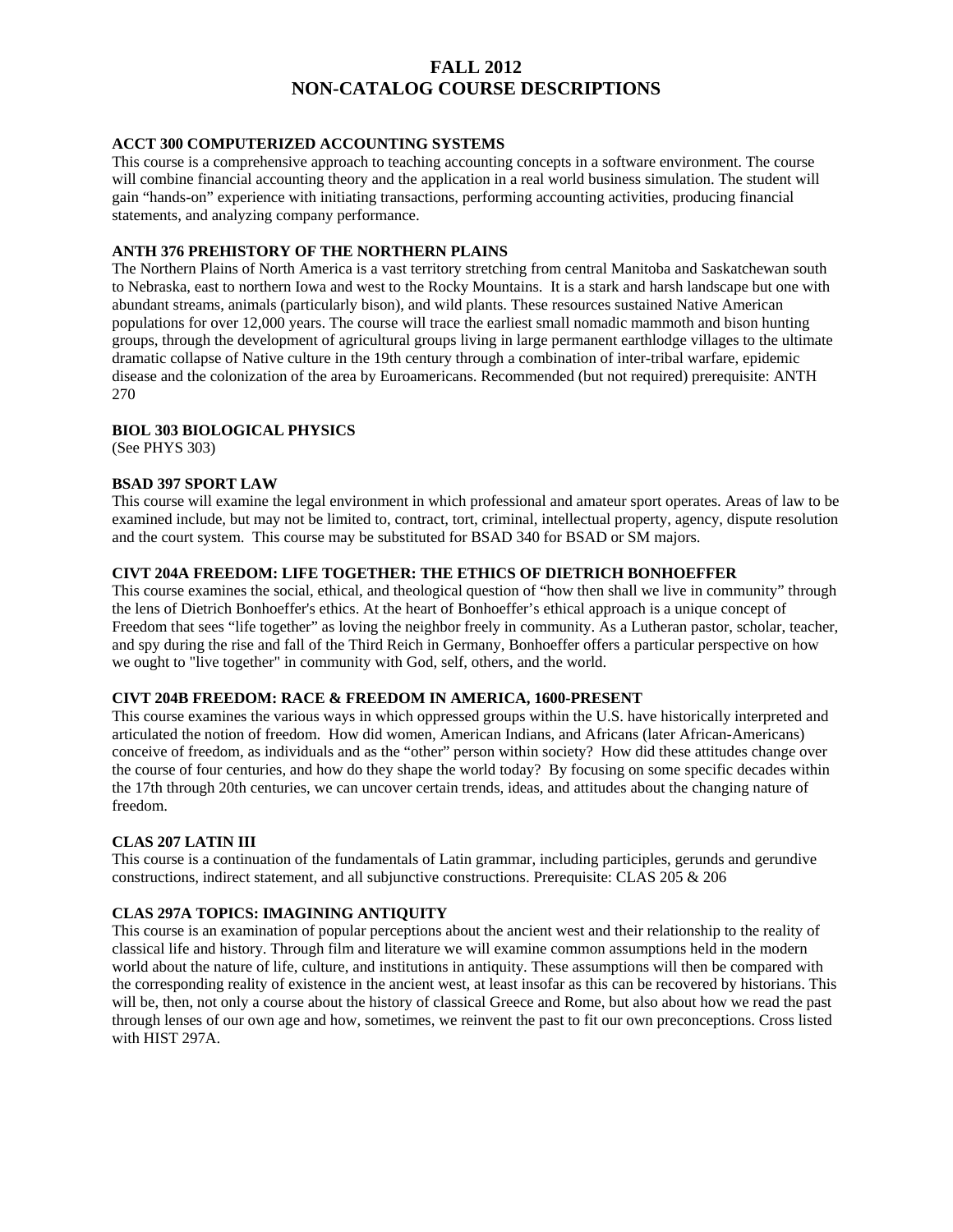### **ECON 373 ECONOMETRICS**

The ordinary least squares regression method and the assumptions underlying it are developed. Inference in both simple and multiple regression models is discussed, as are dummy variables, model structure, and functional form. Methods designed to detect and correct for the violations of the standard assumptions are examined. The effects of individual observations and of correlation among independent variables are also discussed. Additional topics include simultaneous equations, time series models, and limited dependent variable models. Prerequisites: ECON 120, 121 and either ECON/BSAD/PSYC 270 or MATH 315**.** 

# **EDUC 297 TOPICS: ENL LINGUISTICS**

What is known about human language, its structure, its universality, and its diversity? This linguistics course, the scientific study of language, will include an introduction to the theory and methods of linguistics and cover language acquisition as it applies to English Language Learners.

# **EXSC 397A TOPICS: STRENGTH AND CONDITIONING CERTIFICATION PREP**

This course is designed to provide a comprehensive overview of strength and conditioning. Emphasis is placed on the exercise sciences, nutrition, exercise technique, program design, organization and administration. Additionally, students who take the course will be prepared to take the certification exam to be certified as a Certified Strength and Conditioning Specialist (CSCS). NOTE: Open to Juniors and Seniors.

# **HIST 297 TOPICS: IMAGINING ANTIQUITY**

See CLAS 297A

# **HIST 297 AGE OF DISCOVERY AND CONQUEST, 1450-1700**

This class will examine the period of momentous changes when European countries began exploring the globe and came into contact with Africa, Asia, and Latin America. We first study the society and beliefs of these areas to help us understand the initial interactions between Europeans and the peoples they encountered. We turn to culture, religion, and technology to explain the violence of conquest. Lastly, we investigate the longer term consequences of this period particularly in terms of its complex cultural and racial transformations. The class will emphasize such themes as imperialism, ecology, slavery, religious missions, and racial violence.

# **MDFL 397 TOPICS IN MFL (NON-LIT): SPAIN AND ISLAM**

In this course we will examine, in its many respects, the role that Islam has played through much of Spain's history. We will focus our attention on the historical contexts of contact and conflict between Christian and Muslim communities between the 8th and 17th centuries, with the primary interest of considering how such contact shaped the societies and cultures of the region. At the end of the course, we will also consider some modern perspectives on how these dynamics have shaped notions of Spanish identity. Knowledge of Spanish helpful but not required. Conducted in English.

# **PHIL 297 TOPICS: MARX AND MODERN LIFE**

Few thinkers are as strongly condemned as Karl Marx, and yet his work continues to have a significant influence on economic, political, and social thought around the world. How can this be? What did Marx really think and why did he think it? Why don't his ideas go away? In attempting to answer these questions, we'll critically examine Marx's own work as well as his influence on recent reflections on consumer society, globalization, the production of culture, education, gender relations, the environment, and theology. There will also be attention to recent political movements that have drawn on his work. The goal of this class will be a critical understanding and evaluation of Marx's ideas and their continuing influence.

# **PHIL 332 SEMINAR: THE METAPHYSICS OF FREEDOM**

In this course we will discuss one of the most debated questions in the history of philosophy: the nature of free will. We will consider such questions as: Is human freedom compatible with determinism, or does our ability to act freely require us to be "uncaused causes" of our actions? If the natural world is indeterministic, does that leave room for freedom or simply make our actions "a matter of chance"? What can the sciences tell us about free will? The existence and extent of our freedom will matter in so far as free will is necessary for moral responsibility and meaningful living, so we will examine the relationship between these concepts.